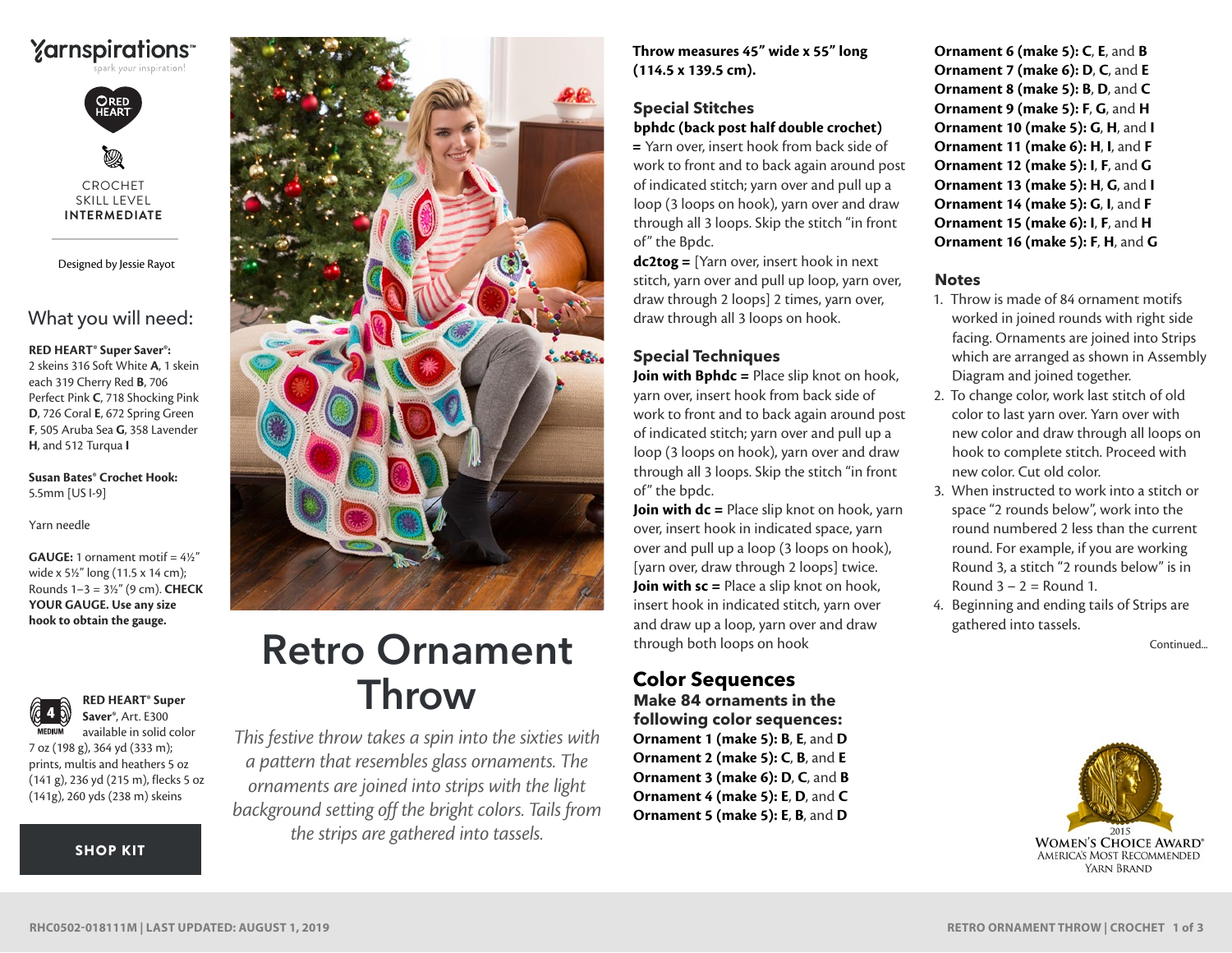

## **THROW**

### **Ornament (make 84 as shown in Color Sequence)**

With first color, ch 4; join with slip st in first ch to form a ring.

**Round 1 (right side):** Ch 3 (counts as first dc), 11 dc in ring; join with slip st in top of beginning ch—12 dc.

**Round 2:** Ch 3 (counts as first hdc and ch 1), hdc in next st, [ch 1, hdc in next st] 10 times, ch 1; change to 2nd color; join with slip st in 2nd ch of beginning ch—12 hdc and 12 ch-1 spaces.

**Round 3:** Ch 3 (counts as first dc), dc in same st as join, working in front of first ch-1 space, dc in next st 2 rounds below, [2 dc in next st, working in front of next ch-1 space, dc in next st 2 rounds below] 11 times; join with slip st in top of beginning ch—36 dc. Fasten off. Weave in end.

**Round 4:** Join 3rd color with Bphdc around any st, Bphdc around each remaining st; join with slip st in top of beg Bphdc—36 hdc. **Round 5:** Ch 2 (counts as first hdc), hdc in same st as join, hdc in next 2 sts, [2 hdc in next st, hdc in next 2 sts] 3 times, (hdc, dc) in next st, dc in next st, 2 tr in next 2 sts, dc in next 2 sts, [2 hdc in next st, hdc in next 2 sts] 4 times, (hdc, dc) in next st, dc in next st, 2 tr in next 2 sts, dc in next 2 sts; join with slip st in top of beginning ch—34 hdc, 8 dc, and two 4-tr groups. Fasten off.

#### **Strip (make 12)**

Refer to Assembly Diagram for ornament placement. Hold each ornament with right side facing. Leave a long tail at beginning and end of each round. With **A**, ch 1.

**Round 1 (right side):** Working across first edge, slip st in 3rd tr of any 4-tr group of first ornament, slip st in next 24 sts, \*ch 5, slip st in 3rd tr of any 4-tr group of next ornament, slip st in next 24 sts; repeat from \* 4 times, ch 5, slip st in 3rd tr of any 4-tr group of first ornament, slip st in next 24 sts, ch 2; working across other edge, slip st in each st across same ornament, slip st in

bottom loop of next 5 ch, \*\*slip st in each st across next ornament, slip st in bottom loop of next 5 ch; repeat from \*\* 4 times, slip st in each st across last ornament; join with slip st in first ch—380 slip sts, 30 ch, 1 ch-1 space, and 1 ch-2 space. Fasten off.

**Round 2:** With right side facing, join **A** with dc in ch-1 space, 2 dc in same space, \*[dc2tog] twice, [dc in next 5 sts, 2 dc in next st] twice, dc in next 5 sts, [dc2tog] twice, dc in next 5 ch, repeat from \* 5 times, [dc2tog] twice, [dc in next 5 sts, 2 dc in next st] twice, dc in next 5 sts, [dc2tog] twice, (2 dc, ch 2, 2 dc) in ch-2 space, \*\*[dc2tog] twice, [dc in next 5 sts, 2 dc in next st] twice, dc in next 5 sts, [dc2tog] twice, dc in each of next 5 ch, repeat from \*\* 5 times, [dc2tog] twice, [dc in next 5 sts, 2 dc in next st] twice, dc in next 5 sts, [dc2tog] twice, 3 dc in ch-1 space, ch 1; join with slip st in first dc—392 dc, 1 ch-1 space, and 1 ch-2 space. Fasten off.

#### **ASSEMBLY**

Arrange Strips as shown in Assembly Diagram. Leave a long tail at beginning and end of each row.

**Joining Row for Strips A and B:** With right side facing and working in back loops, join **A** with sc in first dc after ch-1 space of Strip A, sc in next 13 dc; hold Strips A and B with wrong sides together, working through both thicknesses and in inner loops (back loop of Strip A and front loop of Strip B), sc in next

dc of Strip A and first dc after ch-2 space of Strip B, sc in each dc across to ch-2 space of Strip A, skip ch-2 space; working in back loops only, sc in last 14 dc of Strip B; leave ch-1 space unworked—210 sc. Fasten off. **Joining Row for Strips B and C:** With wrong side facing and working in front loops, join **A** with sc in first dc after ch-1 space of Strip C, sc in next 13 dc; hold Strips B and C together, working through both thicknesses and in inner loops (back loop of Strip B and front loop of Strip C), sc in first dc after ch-2 space of Strip B and next dc of Strip C, sc in each dc across to ch-2 space of Strip C, skip ch-2 space; working in back loops only, sc in last 14 dc of Strip B; leave ch-1 space unworked—210 sc. Fasten off. Repeat last 2 rows to join remaining Strips as follows:

Strips C and D, E and F, G and H, I and J, K and L: work Joining Row for Strips A and B Strips D and E, F and G, H and I, J and K: work Joining Row for Strips B and C

## **FINISHING**

Edging With right side of unworked edge of Strip A facing and working in back loops only, join **A** with sc in first dc, sc in each dc across. Fasten off, leaving a long tail. Weave tail through end of Strip. Repeat on unworked edge of Strip L.

#### **Tassels**

Cut six 24" (61 cm) strands of each of **B**, **C**, **D**, and **E**. Make 6 hanks, each containing 1 strand of each color. With right side of Strip A facing, thread each end of hank between first 2 dc on each side of ch-1 space of Round 2. Pull ends to close space and with **A** tails held with hank, tie an overhand knot. Repeat with each hank in end of Strips C, E, G, I, and K.

Repeat with **F**, **G**, **H**, and **I**, threading through ch-2 spaces of Strips B, D, F, H, J, and L. Trim tassels evenly to desired length. Weave in ends.

#### **ABBREVIATIONS**

**A**, **B**, **C** = Color A, Color B, Color C, etc.; **ch** = chain(s); **dc** = double crochet; **hdc** = half double crochet; **sc** = single crochet; **st(s)** = stitch(es); **tr** = treble (triple) crochet; **( )** = work directions in parentheses into same st;  $[]$  = work directions in brackets the number of times specified; **\*** = repeat whatever follows the \* as indicated.

> *See next page for assembly diagram and alternate photo*